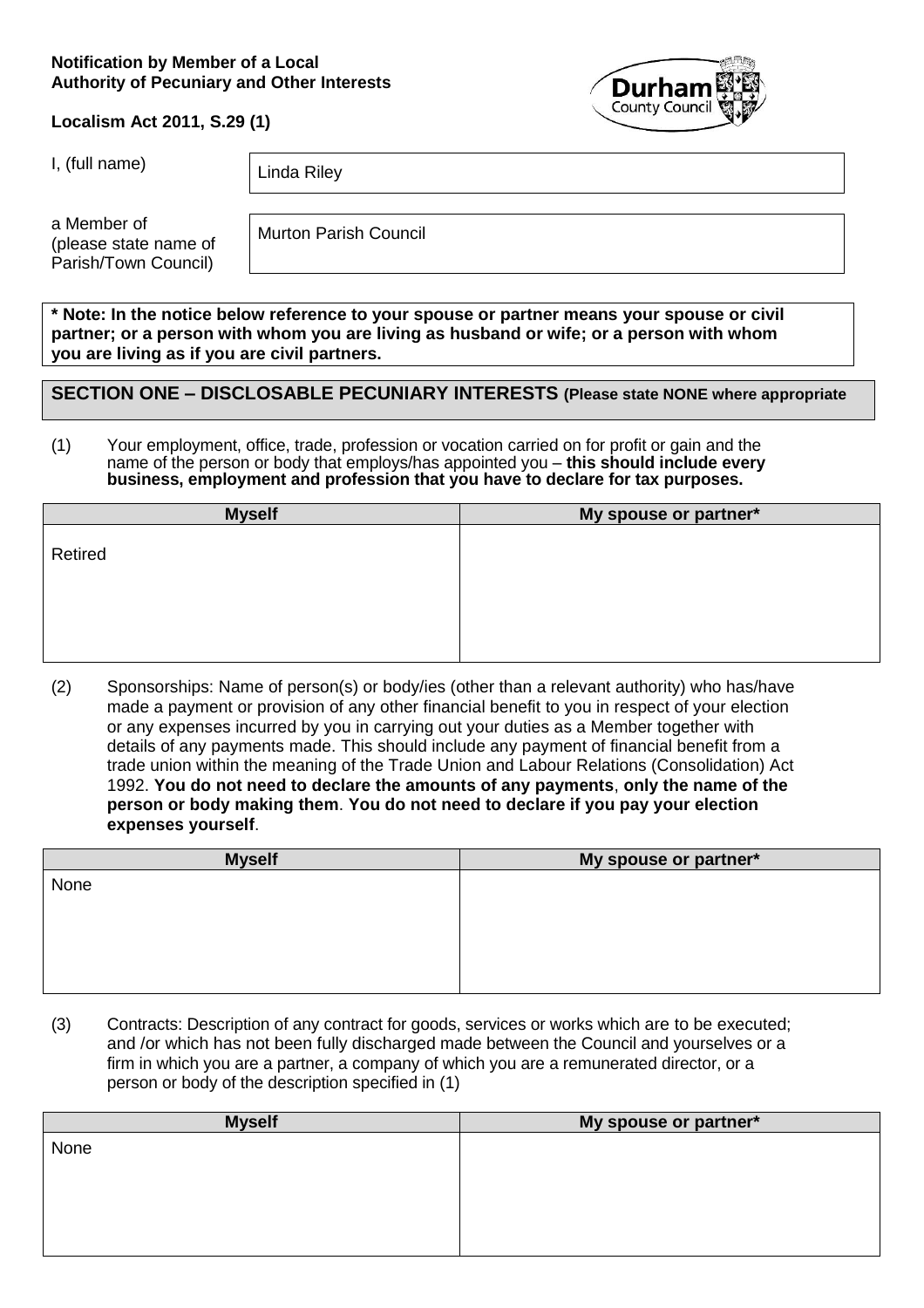(4) Land: Address or other description (sufficient to identify location) of any land in the Council's area in which you have a beneficial interest – **this includes details of your home address, land, garages, allotments and any other properties you own, lease or rent and any other properties you are a mortgagee of within the Council's area.**

| <b>Myself</b>                     |                  | My spouse or partner*         |                  |
|-----------------------------------|------------------|-------------------------------|------------------|
| <b>Address or description</b>     | <b>Land Type</b> | <b>Address or description</b> | <b>Land Type</b> |
| Lindisfarne The Village Murton    |                  |                               |                  |
| Land at Greenhill Murton          | Pasture          |                               |                  |
| Land at Winds Lonnen adjacent and | Land             |                               |                  |
| rear of Winds Lonnen Estate       | (Green)          |                               |                  |
|                                   |                  |                               |                  |
|                                   |                  |                               |                  |
|                                   |                  |                               |                  |
|                                   |                  |                               |                  |
|                                   |                  |                               |                  |
|                                   |                  |                               |                  |
|                                   |                  |                               |                  |

(5) Licences: Address or other description (sufficient to identify the location) of any land in the Council's area for which you have a licence (alone or jointly with others) to occupy for a month or longer. **E.g. land in the Council area which you or your spouse/partner have a right to occupy, but neither own nor have tenancy of. "Land" includes any buildings or parts of buildings.**

| <b>Myself</b> | My spouse or partner* |
|---------------|-----------------------|
| None          |                       |
|               |                       |
|               |                       |
|               |                       |
|               |                       |
|               |                       |
|               |                       |

(6) Corporate Tenancies: Address or other description (sufficient to identify location) of any land where the landlord is the Council and you are the tenant. This means you, a firm in which you are a partner, a company of which you are a remunerated director, or a person or body of the description specified in (1) above has a beneficial interest.

| <b>Myself</b> | My spouse or partner* |
|---------------|-----------------------|
| <b>None</b>   |                       |
|               |                       |

(7) Securities: Name(s) of any person(s) or body/ies having a place of business or land in the Council's area, and in which you have a beneficial interest in a class of securities of that person(s) or body/ies that exceeds the nominal value of £25,000, or one hundredth of the total issued share capital (whichever is lower) or if the share capital of that body is more than one class the total nominal value of the shares of any one claim in which you have an interest exceeds one hundredth of the total issued share capital of that class

| <b>Myself</b> | My spouse or partner* |
|---------------|-----------------------|
| None          |                       |
|               |                       |
|               |                       |
|               |                       |
|               |                       |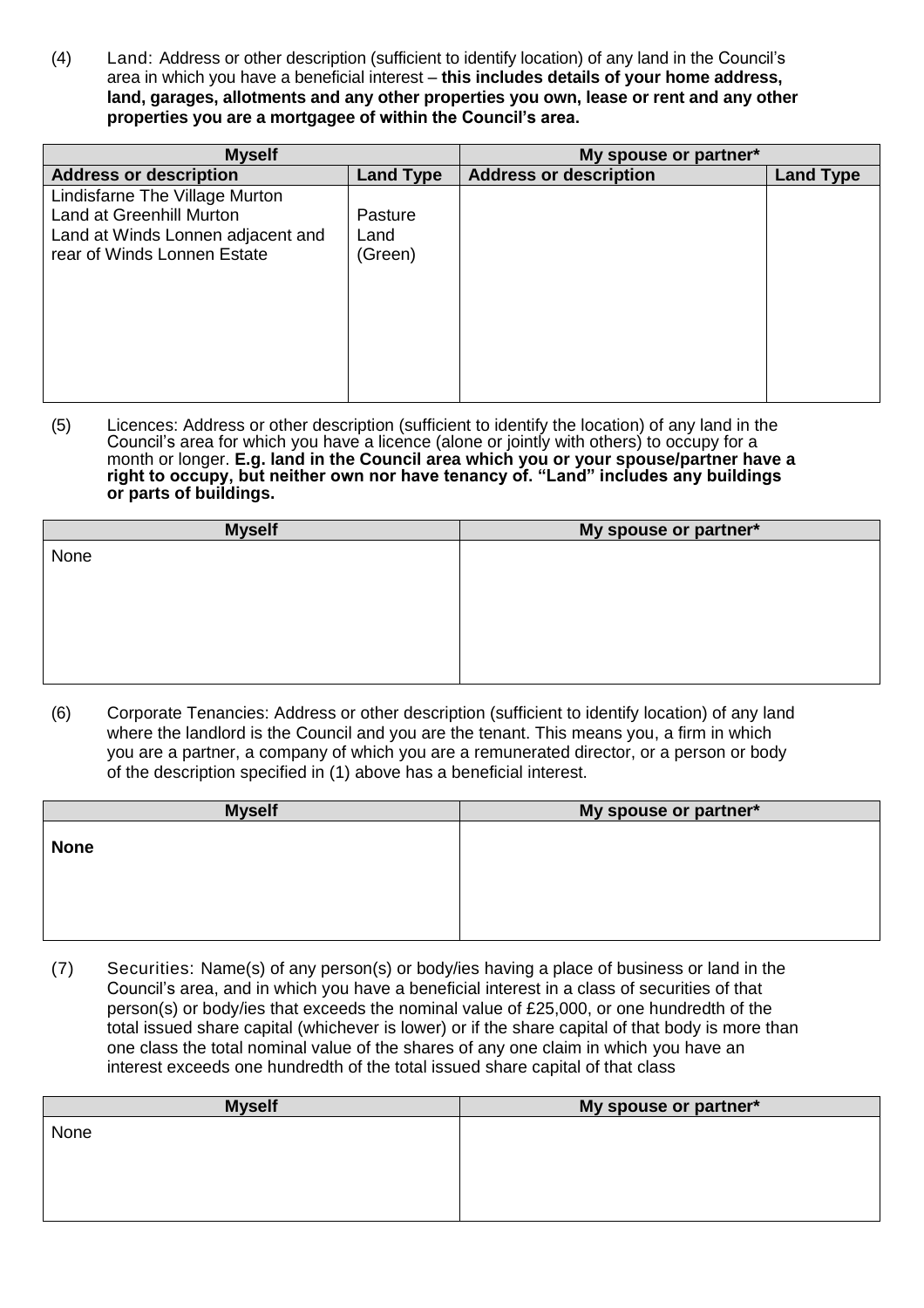# **SECTION TWO – OTHER REGISTERABLE PERSONAL INTERESTS**

(8) I am a member or in a position of general control or management of the following body/ies to which I have been **appointed or nominated by the Parish/Town Council – e.g. Outside Bodies**

## **Name of Body/Organisation and Position Held**

Murton Welfare Association

(9) I am a member or in a position of general control or management of the following body/ies exercising functions of a public nature. **E.g. School Governor, Member of another Local Authority, Area Action Partnerships etc.**

#### **Name of Body/Organisation and Position Held**

None

(10) I am a member or in a position of general control or management of the following body/ies directed to charitable purposes, **e.g. local Freemasons Lodge, Rotary Club, Community Associations**

| Name of Body/Organisation and Position Held |  |  |
|---------------------------------------------|--|--|
| None                                        |  |  |
|                                             |  |  |
|                                             |  |  |
|                                             |  |  |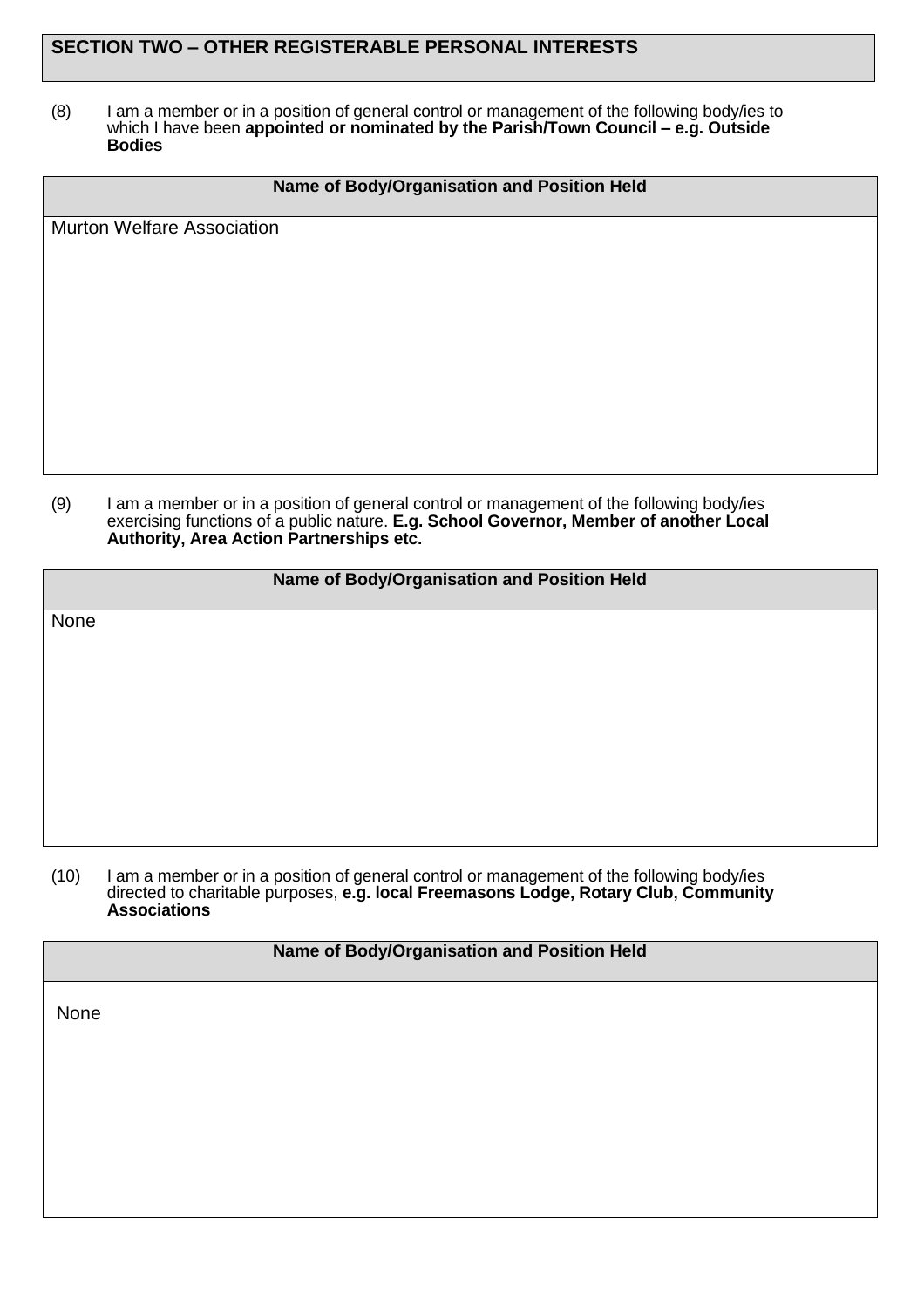(11) I am a member or in a position of general control or management of the following body/ies one of whose principal purposes include the influence of public opinion or policy (including any political party or trade unions) of which I am a Member (or in a position of general control or management) **e.g. relevant Association of Councillors, trade unions, Countryside Alliance and professional associations**

## **Name of Body/Organisation and Position Held**

None

# **SECTION THREE – NOTIFICATION OF GIFTS AND HOSPITALITY**

Please provide details of any persons from whom you have received gifts/hospitality within the previous 3 years (or offer of) with an estimated value of more than £50 (whether or not you accept the offer) which is attributable to your position as an elected member of co-opted member of the **Council** 

| <b>Date</b> | Name of donor | Nature of gift/hospitality | <b>Estimated</b><br>Value |
|-------------|---------------|----------------------------|---------------------------|
|             | None          |                            |                           |
|             |               |                            |                           |
|             |               |                            |                           |
|             |               |                            |                           |
|             |               |                            |                           |

| Signed        | Date 16 /5/ |
|---------------|-------------|
| $\mathcal{L}$ |             |

**NOTES:**

**FAILURE, WITHOUT REASONABLE EXCUSE, TO REGISTER A DISCLOSABLE PECUNIARY INTEREST IS A CRIMINAL OFFENCE UNDER S34 OF THE LOCALISM ACT 2011 AS WELL AS BEING A BREACH OF THE CODE OF CONDUCT.**

**A member must within 28 days of becoming aware of any change to the interests specified above, register details of that new interest or change by providing written notification to the Council's monitoring officer.**